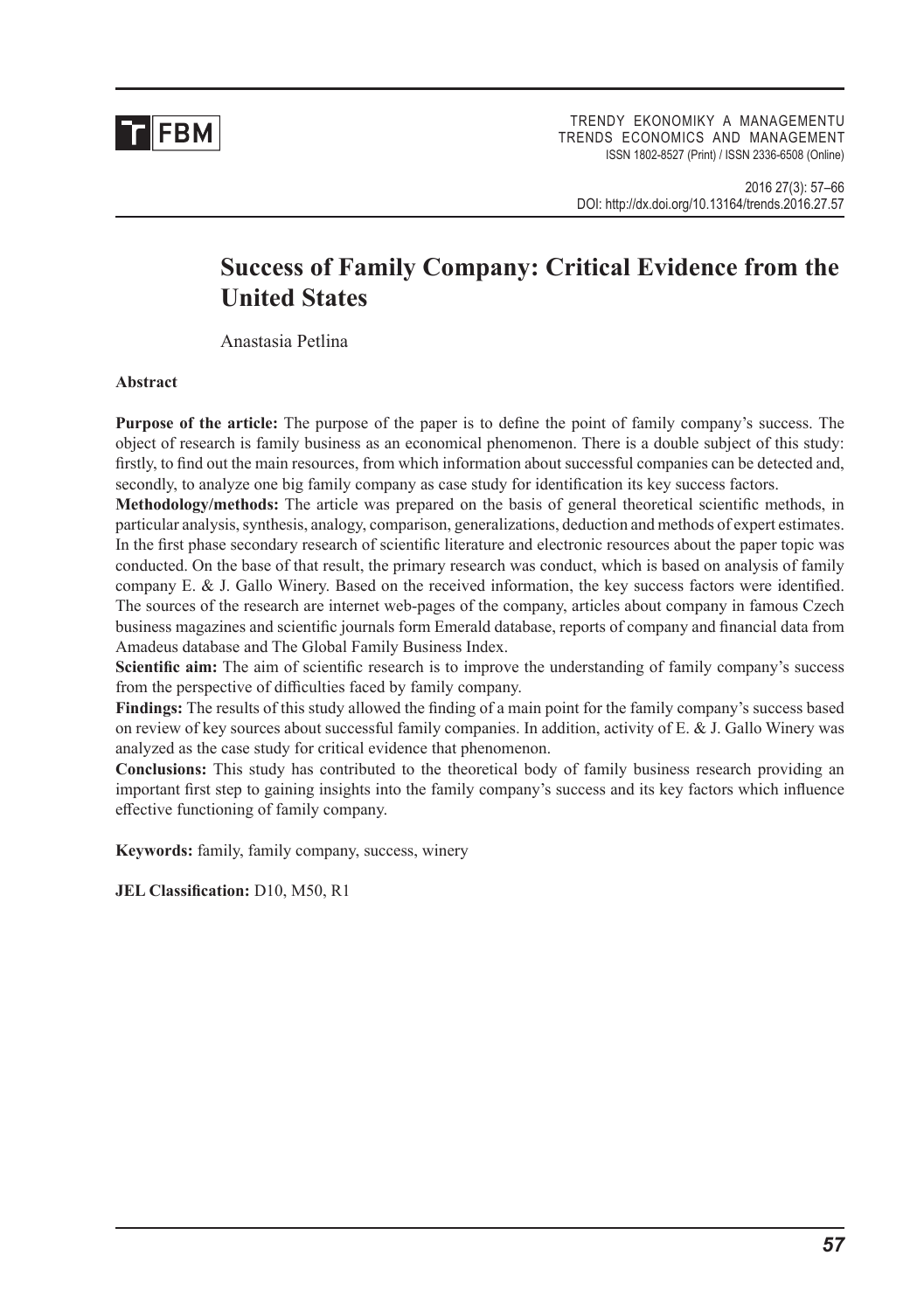#### **Introduction**

Usually, it is said, that performing of companies can be measured by its success. But what success of company means? This paper describes an attempt to explain what the success of the company is and what factors affect it. For determination the success factors for company, first of all, it is necessary to find out the meaning of that term. One of the term is next: "A successful company is one which, behaving ethically and legally, creates value, independent of the owners' efforts. This usually results in a sustained stream of profit, and a positive market value, representing the anticipated future profits" (Russell, 2014). Some companies are just better than others. It could be name recognition, innovation, market share or any number of other attributes that makes a good company stand out from the herd (Schmidt, 2016).

As concerns family companies, they are widely seen as the backbone of the economy – they create wealth, they provide jobs, they are locally rooted and connected to their communities and they seem to be around for long periods of time. Yet, despite the many positive aspects of family companies, there is also a darker side. Family conflicts, incompetent members of the next generation and flamboyant lifestyles are just some of the more frequent criticisms about family companies (Schwass, 2013). It is very difficult to determine what exactly success of family company is, because the term "success" is very subjective impression, and what is success for one person is not the same for another. Thereby, in the beginning it is important to establish criteria, according to them, the success is considered (Christopher, 2011). If summarize this proceeding, the company success could be term as selection of corporate strategy and defining corporate goals. For determination of success of family company, we should add the family factor, as Michael Porter noted in his work, the company can choose the development direction. But if company will not choose exact way or will follow several strategies, it can lead to failure. This paper analyzes the factors of success of E. & J. Gallo Winery as the largest family-owned winery in the world today.

## **1. Short Review of Sources about Family Company's Success**

On the market there are a number of organizations that value companies based on various criteria. There is a lot of information about companies' value in magazines based on success of companies, the most famous of them is Fortune or Forbes. For example, Fortune magazine annually compiles the Fortune 500 ranking, which ranks the US private and public companies by gross revenue. Other rankings include Fortune 100, Fortune 50, *etc.* (Fortune 500, 2015). They are well-known also in the Czech Republic. At the regional scale the most popular are "Company of the Year", "Entrepreneur of the Year", "The best Czech 100", "Personality of the Year".

Besides that, competition "EY Entrepreneur of the Year" (EY Podnikatel roku) is very popular in the Czech Republic. That is the world's most prestigious competition of entrepreneurs, which pays tribute to exceptional individuals. It is founded by EY in the United States in 1986. Its aim is to show the public exemplary individuals in the field of business, which can be as example model for aspiring entrepreneurs. EY Entrepreneur of the Year competition is conceived as an international competition, so are criteria by which they are judged on individual participants, comparable in every country. The winners are selected by an independent jury consisting primarily of previous winners of the competition. Currently, the only internationally recognized competition of its kind regularly held in nearly 60 countries on six continents. The main motto of the competition was the slogan: "The key is to have the courage" (EY Podnikatel roku, 2015). The main mission of similar competitions is not only a comparison of turnover or company's profit, but also benefits of company for the society, relationship to the environment and a focus on business sustainability (Von Schantz, 2005).

In reference to family companies' ratings, the magazine Forbes makes different ratings, for examples, "The 500 Largest Family-Owned Companies in the World". The Global Family Business Index, published by forbes.com compiled by St Gallen University, with the support of EY, ranks the world's biggest family businesses in terms of revenue. The ranking also quantifies who owns the business, how much they own, how many people they employ and when the business was founded. The index underlines the sizeable role that family businesses play in the world economy. In 2013, the top 500 contributed more than half of what the entire Fortune 500 companies did in terms of revenues (Bain, 2015). Although Forbes provides the "Top 25 Largest Family-Owned Companies in The World" and "The Best Family Businesses", which describes the list of the America's Largest Private Companies to come up with a collection of the 15 best family companies, in terms of both size (revenue) and longevity (year they were founded), with these variables equally weighted (Eichenberger, 2011).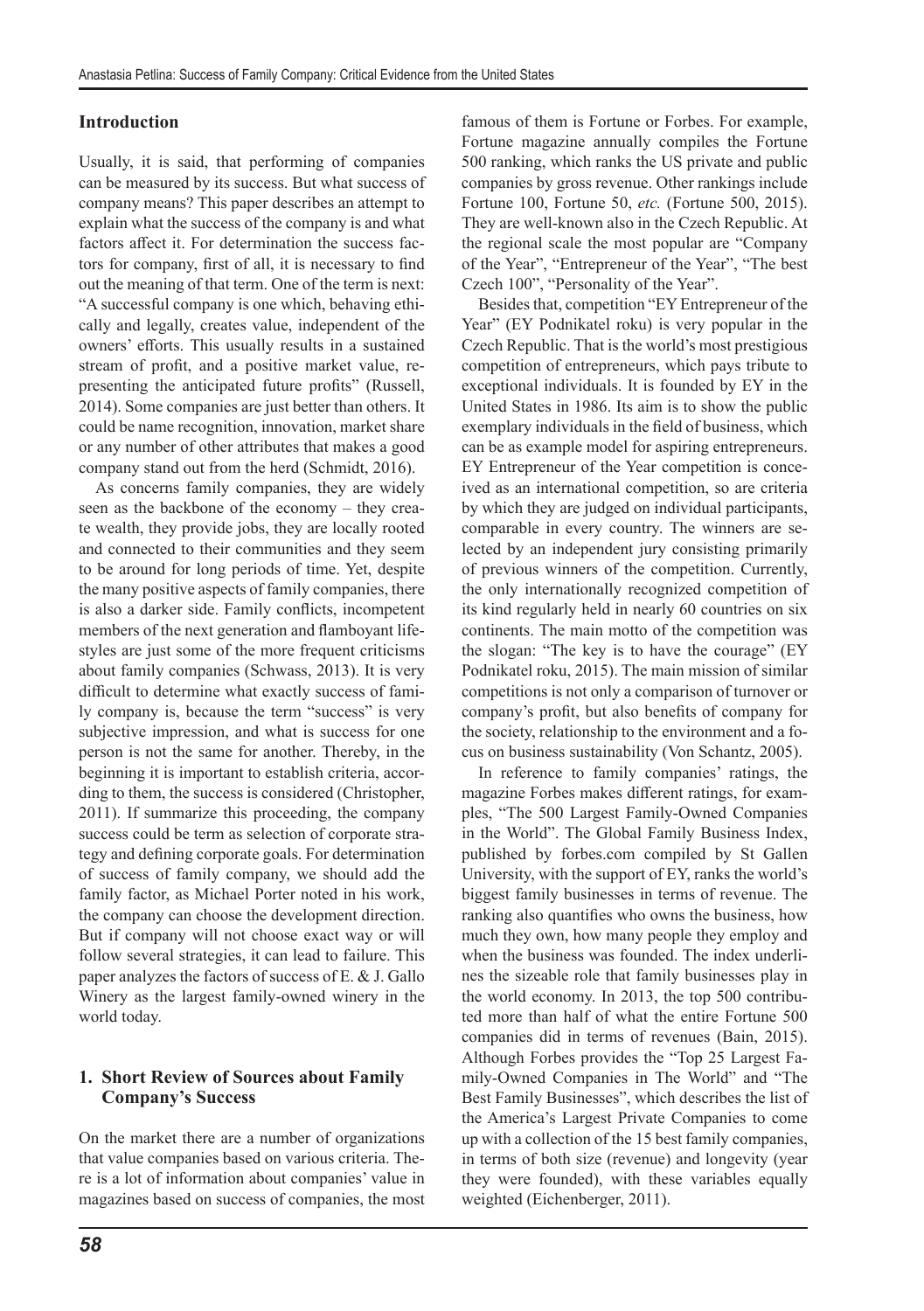Determining of company's success depends on the formulation of subjective and objective further objective methods. Success can be seen as a continuation and even the survival of the company in difficult times, when the company is still able to realize their strategic objectives. For objective criteria could be a different assessment. Assessment of the success can be performed by many methods. An integral part of most companies is currently controlling department, which is responsible for internal evaluation of the plan with reality and after department transmits feedback to management. Statistical evaluation may be other method, which depends on the size, industry, location of the company, Quicktest, liquidity. Companies are often evaluated through cash flow (Čížek, 2014).

Interesting opinion according to family business success belongs to Don Schwertzler. He claims, that the alignment of personal and professional values is a hallmark of thriving family businesses. "Successful family company tends to have the family's values and culture deeply embedded into their business strategies, policies and practices," says Don Schwertzler, co-founder of the Atlanta-based Family Business Institute. Schwertzler suggests that these values must be clearly defined, communicated and reinforced with family-business employees understanding the critical importance of standards and leaders possessing the ability to confront behaviors that violate the standards (Levit, 2015).

It is worth to say, that there are many research centers, what provide researches about family business success, and based on that they publish a lot of scientific reports. For example, at IMD Global Family Business Center (established in 1988), the Lausanne- -based business school has studied the complexities of family businesses for over 25 years (International Directory of Company Histories, 1999). In their research and educational work with family businesses from all over the world, they have gained some extraordinary and deep insights into the dynamics that can either drive family businesses to achieve outstanding performance – often over many generations – or drive them to fail – often with long-lasting pains for the involved families. Two important lessons can be gained from their global research: 1) Each multi-generational family company develops its own particular history, which is made up of both gains and pains, but it is essentially based on a culture of resilience and the unshakeable commitment to succeed over the long term. 2) Each family company is basically a story about people – entrepreneurs and their families whose personal values and visions leave an indelible imprint on the businesses that they have created and that subsequent generations continue to manage (Schwass, 2013).

## **2. Critical Evidence of Family Company's Success from the United States**

As it is known, the wine family business is a bright representative of the oldest and traditional economic activities. Thus, it was decided to use case study from wine sector, which describes well collaborations of family traditions and business innovations. As an example company E. & J. Gallo Winery was chosen as the best representative successful family company in wine international trading business, see Figure 1. This is largest winemaker in the world from the United States, with production of nearly 900 million bottles per year.

Gallo produces one in every three bottles of wine



*Figure 1. The logo of the E & J Gallo Winery brand. Source: E. & J. Gallo Winery, 2016.*

made in the United States. While best known for its inexpensive jug wines and such fortified varieties as Thunderbird, in the 1980s and 1990s Gallo has aggressively followed consumer preference into more expensive categories, notably cork-finished varietals (wines made wholly or predominantly from a single type of grape, such as Merlot). Many of these appear under brands other than Gallo, including Turning Leaf, Gossamer Bay, Indigo Hills, and Northern Sonoma. The winery, which remains privately owned by the Gallo family, has about 2,500 acres of prime Sonoma land in vine, making it the largest landowner in the region. It operates four California wineries. Gallo is also a market leader in sherry, vermouth, and port, marketed under the Gallo trade name; their other leading brands include André sparkling wine, E & J brandy, and Bartles & Jaymes wine coolers (E. & J. Gallo Winery, 2016).

As it was mentioned before, E & J Gallo Winery is the largest family-owned winery in the United States. According to "Global Family Business Index", which comprises the largest 500 family firms around the globe, E & J Gallo Winery has got 381 place in the rating (Global Family Business Index, 2013). The index is compiled by the Center for Family Business at the University of St. Gallen, Switzerland, in cooperation with EY's Global Family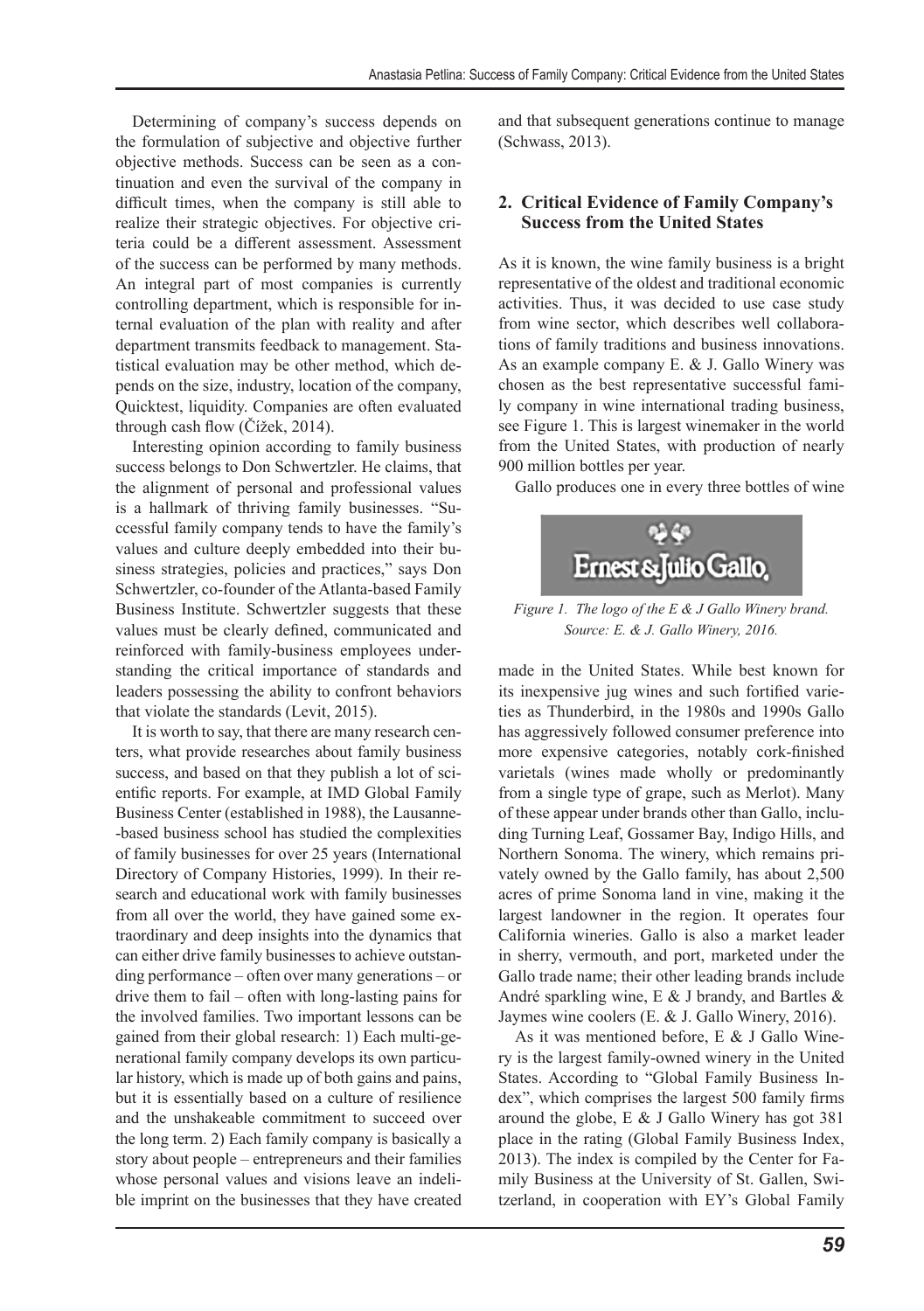| RANK | COMPANY              | <b>EST</b> | <b>PUBLIC</b> | <b>REVENUE</b> | <b>EMPLOYEES</b> | COUNTRY              | <b>FAMILY</b> | <b>SHARE</b> |
|------|----------------------|------------|---------------|----------------|------------------|----------------------|---------------|--------------|
| 381  | E. & J. Gallo Winery | 1933       | Private       | 3.0            | 5000             | <b>United States</b> | Gallo family  | 100          |

*Figure 2. E & J Gallo Winery's position in the Global Family Business Index. Source: Global Family Business Index, 2013.*

Business Center of Excellence. For a privately held firm, a firm is classified as a family firm in case a family controls more than 50% of the voting rights (Zellweger, 2013). For a publicly listed firm, a firm is classified as a family firm in case the family holds at least 32% of the voting rights (Global Family Business Index, 2013).

As it can be seen from the Figure 2, Gallo family owns 100% of private company E & J Gallo Winery with total revenue 3.6 US\$b in 2013 (Global Family Business Index, 2013). Headquartered in Modesto, California, Gallo Winery owns nine wineries in California and Washington and more than 16,000 acres of vineyards across the Golden State. Gallo products are sold in more than 90 countries (Veseth, 2011).

In addition to the Gallo Family Vineyards brand, the company makes, markets, and distributes wine under more than 60 other labels Table 1, that characterizes the marketing policy of diversification.

The company has 5,500 employees. Gallo's supplier development team works with 3,000-plus suppliers to support and grow its business. It is possible to be inspired by the work of Associate Professor Philip H. Howard and his team at Michigan State University who made several infographics on food and beverage industry statistics. Looking at the Table 2, it can be seen, that  $E \& J$  Gallo Winery' share is the biggest on the US wine market, it is equal to 22.8 % in 2011 (Howard *et al*., 2012).

Financial analysis of E. & J. Gallo Winery is based on data of Amadeus data base. Following financial documents were used: Balance sheet, Profit & Loss account. The limitation of the research is the lack of statistical data for the full financial study of the state. In as much as privately-owned E. & J. Gallo Winery does not report its full financial results.

To determine the company's financial situation, it was decided to use the following indicators, based

| $Alamos - distributor$ | E. & J. VS Brandy                      | Matthew Fox Vineyards (since 2004) |
|------------------------|----------------------------------------|------------------------------------|
| Anapamu                | E. & J. VSOP Brandy                    | Mattie's Perch                     |
| Apothic                | E. & J. XO Brandy                      | McWilliam's                        |
| <b>Ballatore</b>       | Ecco Domani                            | Mirassou Vineyards                 |
| <b>Barefoot</b>        | Frei Brothers                          | New Amsterdam Gin                  |
| Bartles & Jaymes       | Frutézia                               | New Amsterdam Vodka                |
| Bella Sera             | Gallo Family Vineyards Estate          | Peter Vella                        |
| <b>Black Swan</b>      | Gallo Family Vineyards Single Vineyard | Pölka Dot                          |
| <b>Bridlewood</b>      | Gallo Family Vineyards Sonoma          | Rancho Zabaco                      |
| Boone's Farm           | <b>Ghost Pines</b>                     | Red Bicyclette                     |
| Camarena tequilas      | Indigo Hills                           | Redwood Creek                      |
| Carnivor               | J Vineyards and Winery                 | Red Rock Winery                    |
| Cask & Cream           | La Marca                               | Sebeka                             |
| ChocolatRouge          | Laguna                                 | Shellback Rum                      |
| Clarendon Hills        | Las Rocas                              | Thunderbird                        |
| Columbia Winery        | Liberty Creek                          | Tisdale Vineyards                  |
| Covey Run              | Livingston Cellars                     | Turning Leaf                       |
| Dancing Bull           | Louis M. Martini                       | Twin Valley                        |
| DaVinci                | MacMurray Ranch                        | Vella Wines                        |
| Delicia                | Martin Cõdax                           | Viniq                              |
| Don Miguel Gascon      | Maso Canali                            | Whitehaven                         |
|                        |                                        | William Hill Estate                |

*Table 1. Diversity of wine brands of E & J Gallo Winery.*

*Source: E. & J. Gallo Winery, 2016.*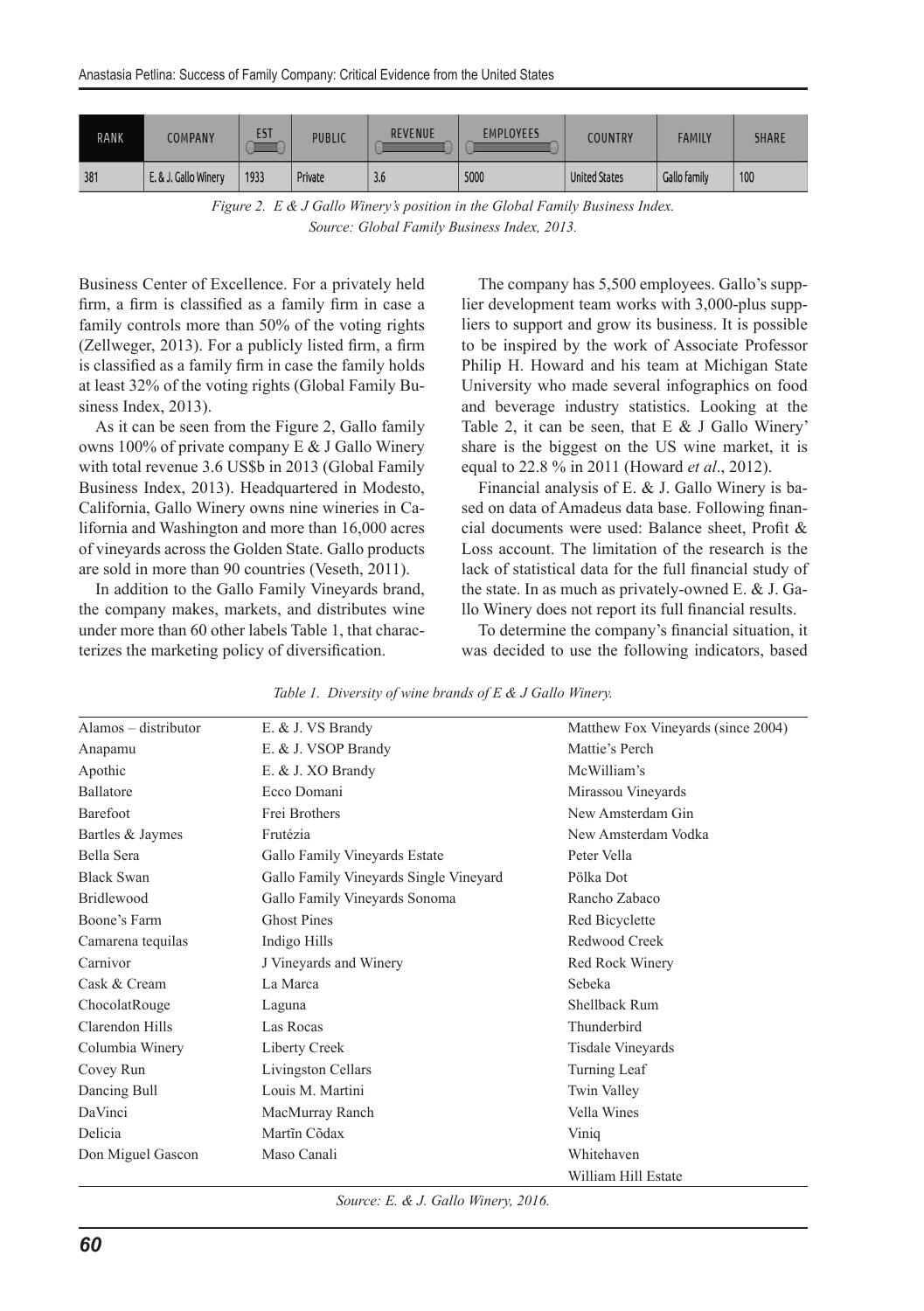| BRONCO WINE CO.                            | $3.5\%$<br><b>Other</b><br>Brands |                           | CAVIT           | Cavit<br>Other<br>Brands | <b>PERNOD</b><br>RICARD<br>COOP-<br>ERATIVE<br>RUINITE<br><b>CANTINE</b><br><b>Beaulieu</b> | <b>Other</b><br>Brands<br>Jacob's<br>Sterfing<br>Vineyards<br>Aneyard | Creek<br><b>REDGE- LYMN</b><br>NET set on<br><b>Ruinite</b><br><b>BACARDI</b> | 精神<br>Mer Bank was copy<br>Reisenst<br>Martini | 精製品<br><b>BOSCA</b>       | w<br>Maria<br><b>Verd</b><br>Spimark | ä<br><b>WARA</b><br>j<br>BANR<br><b>CORBEL</b><br>Korbel |
|--------------------------------------------|-----------------------------------|---------------------------|-----------------|--------------------------|---------------------------------------------------------------------------------------------|-----------------------------------------------------------------------|-------------------------------------------------------------------------------|------------------------------------------------|---------------------------|--------------------------------------|----------------------------------------------------------|
|                                            | <u>ge s</u><br>Stone<br>Cellars   | Merkt<br>Ian<br>Rosemount | KENDALL-JACKSON | Kendall-<br>Jackson      | <b>DIAGEO</b>                                                                               | Other<br>Brands                                                       |                                                                               | SHAW-<br>ROSS                                  |                           | 큹홂                                   |                                                          |
| $4.5%$ Lindeman's<br>TREASURY WINE ESTATES | Beringer                          | <b>Other</b><br>Brands    | CASELLA WINES   | Yellow Tail              |                                                                                             | <b>ALTRIA GROUP</b>                                                   | <b>Colum-</b><br><b>Bay</b><br><b>Other Brands</b>                            | Chateau Ste<br>Michelle                        | <b>TINA CONCHA Y TORO</b> | Felzer<br><b>Conchay</b>             | <b>Chiner</b><br>Brands<br>Tom                           |
|                                            | Woodbridge                        |                           |                 | Cook's                   | Estancia                                                                                    | Revens<br>- wood Read J.<br>- Masson Rogel                            | Cisco                                                                         |                                                |                           | Other<br>Brands                      |                                                          |
|                                            |                                   |                           |                 | Robert<br>Mon-<br>davi   | Black-<br>stone                                                                             |                                                                       | Taylor                                                                        |                                                | 4.9%                      |                                      |                                                          |
| CONSTELLATION BRANDS<br>12.8%              |                                   |                           |                 | Black<br>Box             | Clos du                                                                                     | Bois                                                                  | Richard's<br>Wild Irish<br>Rose                                               | TRINCHERO FAMILY ESTATES                       |                           | Sutter Home                          |                                                          |
|                                            | <b>Other Brands</b>               |                           |                 | <b>Arbor Mist</b>        |                                                                                             |                                                                       | Vendange                                                                      |                                                |                           |                                      |                                                          |
| Inglenook                                  |                                   | 준공                        |                 | Tribuno<br>ទី<br>គី      |                                                                                             |                                                                       |                                                                               |                                                |                           |                                      |                                                          |
|                                            |                                   | è §                       |                 | å<br>Si                  |                                                                                             |                                                                       |                                                                               |                                                |                           |                                      |                                                          |
| 15.9% Almaden                              |                                   | Corbett Canyon            |                 | <b>Other Brands</b>      |                                                                                             |                                                                       |                                                                               |                                                |                           |                                      |                                                          |
| THE WINE GROUP                             |                                   | Franzia                   |                 |                          | <b>OTHER FIRMS</b>                                                                          |                                                                       |                                                                               | <b>Other Brands</b>                            |                           |                                      |                                                          |
|                                            |                                   |                           |                 |                          |                                                                                             |                                                                       | <b>Read</b><br>Read<br>Creat                                                  |                                                | WHE                       |                                      | <b>ままる</b><br>きまる                                        |
|                                            | Barefoot Cellars                  |                           |                 |                          | Livingston<br>Cellars                                                                       |                                                                       | Turning<br>Leaf                                                               |                                                | Ecco<br>Domani            | ie is                                | Base<br>Babbiy                                           |
| E & J GALLO WINERY<br>22.8%                |                                   |                           |                 |                          | Peter Vella                                                                                 |                                                                       |                                                                               | Boone's<br>Farm                                | Bela<br>Sera              |                                      | Copp<br>eridge<br><b>André</b>                           |
|                                            |                                   |                           |                 |                          |                                                                                             |                                                                       |                                                                               |                                                |                           |                                      |                                                          |
|                                            | <b>Carlo Rossi</b>                |                           |                 |                          | Twin Valley                                                                                 |                                                                       |                                                                               |                                                | <b>Other Brands</b>       |                                      |                                                          |

Table 2. U.S. Wine Market Share, 2011. *Table 2. U.S. Wine Market Share, 2011.*

*Source: Howard et al., 2012.*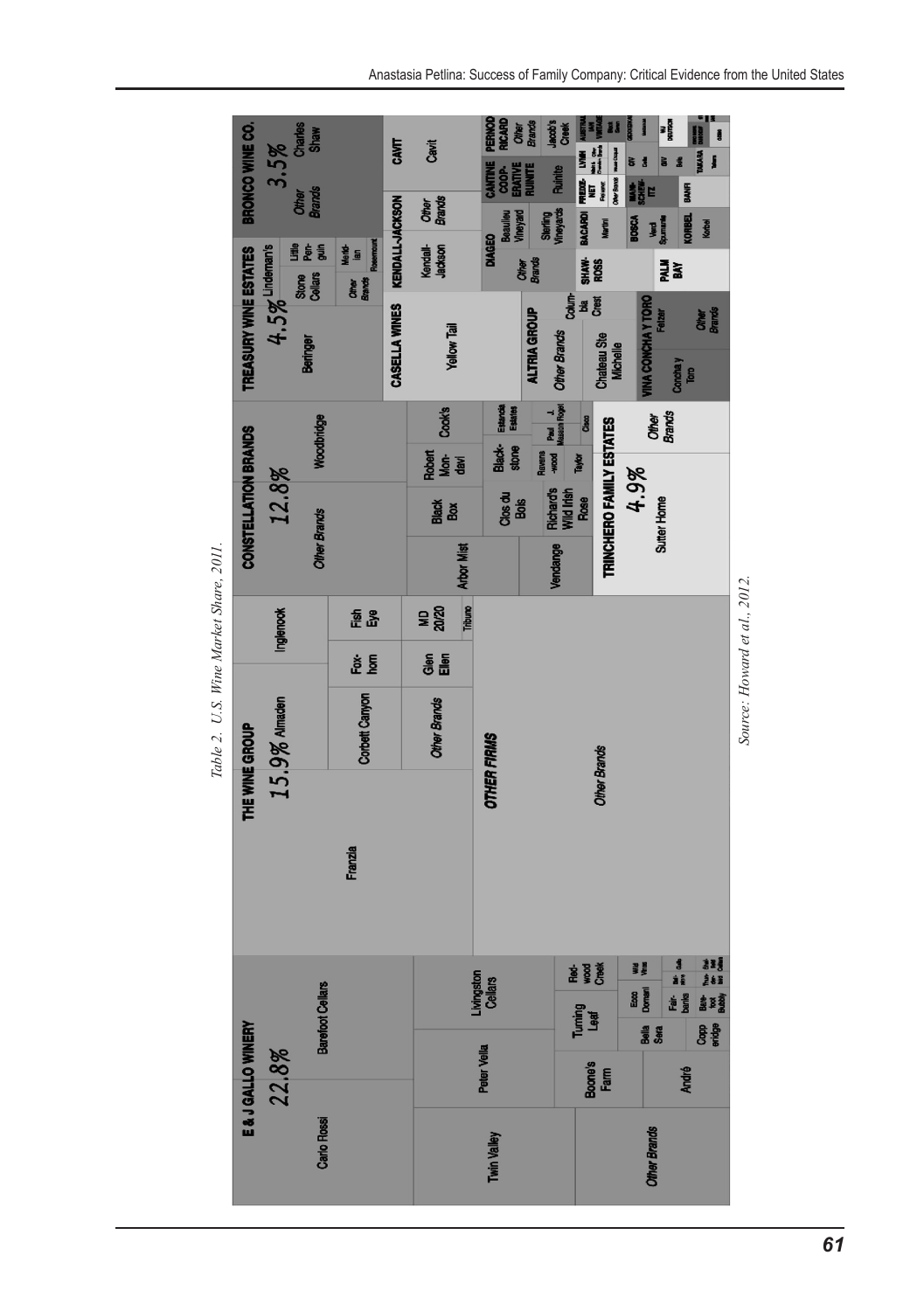| Table 3. Current ratio of E. & J. Gallo Winery. |       |       |                                                           |       |      |      |  |
|-------------------------------------------------|-------|-------|-----------------------------------------------------------|-------|------|------|--|
| Year                                            | 2014  | 2013  | 2010                                                      | 2009  | 2006 | 2005 |  |
| Current ratio $(x)$                             | 56.25 | 13.51 | 35.87                                                     | 23.54 | 3.47 | 2.72 |  |
|                                                 |       |       | $Source \cdot$ F & I Gallo Winery (Deutschland) GMRH 2016 |       |      |      |  |

*Source: E & J Gallo Winery (Deutschland) GMBH, 2016.*

|  | Table 4. ROE of E. & J. Gallo Winery. |  |  |
|--|---------------------------------------|--|--|
|--|---------------------------------------|--|--|

| Year                              | 2014 | 2013                                                 | 2006    |  |
|-----------------------------------|------|------------------------------------------------------|---------|--|
|                                   |      |                                                      |         |  |
| ROE using $P/L$ before tax $(\%)$ | 4.64 | 347                                                  | $-3.05$ |  |
|                                   |      | Source: E & J Gallo Winery (Deutschland) GMBH, 2016. |         |  |

| Table 5. Solvency ratio of E. & J. Gallo Winery. |  |  |  |
|--------------------------------------------------|--|--|--|
|                                                  |  |  |  |

| Year                                                                                         |  | 2013 2012 2011 2010 2009 2008 2007 2006 |  |  | 2005 |
|----------------------------------------------------------------------------------------------|--|-----------------------------------------|--|--|------|
| Solvency ratio (Asset based) (%) 91.89 84.95 80.48 79.06 71.19 76.92 77.42 68.07 44.39 24.36 |  |                                         |  |  |      |

*Source: E & J Gallo Winery (Deutschland) GMBH, 2016.*

on available data. Financial ratios are the most common and widespread tools used to analyse a business' financial standing. For simple financial analysis of the E. & J. Gallo Winery company follow criteria were selected:

1) The current ratio is a market profitability ratio that measures whether or not a firm has enough resources to pay its debts over the next 12 months. It compares a firm's current assets to its current liabilities (Table 3).

Acceptable current ratios vary from industry to industry and are generally between 1.5 and 2 for healthy businesses. In our case the current ratio is too high and increases during last nine years. That means that company's solvency improves, but it also can indicate not efficiently using its current assets or its short-term financing facilities. According to financial results of company, the assets for last nine years are approximately on the same level, but liabilities of company decreased (E & J Gallo Winery (Deutschland) GMBH, 2016).

2) Return on equity (ROE), is a financial ratio that measures the return generated on stockholders'/ shareholders' equity, the book or accounting value of stockholders'/shareholders' equity which reflects the accumulation over time of amounts received by the company from stock/share issues plus the profits/earnings retained by the company. It is often said to be the ultimate ratio or the "mother of all ratios" that can be obtained from a company's financial statement (ROE, 2015, Table 4).

Historically, the average ROE has been around 10% to 12%, at least in the US and UK. The higher the ROE, the better. It can be seen from the table, that the indicator increases, but it does not reach optimal 10%. The level of shareholders' equity stands on proximately same plane, but profit P/L before tax enlarged on 28,4% in 2014 in comparison with 2013.

3) Solvency ratio is one of the various ratios used to measure the ability of a company to meet its long term debts. Moreover, the solvency ratio quantifies the size of a company's after tax income, not counting non-cash depreciation expenses, as contrasted to the total debt obligations of the firm (Table 5.

Solvency ratios are different for different firms in different industries. For instance, food and beverage firms, as well as other consumer staples, can generally sustain higher debt loads given their profit levels are less susceptible to economic fluctuations. As a general rule of thumb, a solvency ratio of greater than 20% is considered financially healthy. So in our case, it can be observed that ability of a company to meet its long term debts increases. But ratio above 50% could be cause for concern. The company should take the ratio as cause for further investigation, maybe the company should reconsider investment plans.

Generally, based on limited financial resources, it can be said that E & J Gallo Winery company is in a healthy financial position, company has enough resources to pay its debts in short and long-term periods. Also company's ability to generate profits from its shareholders' investments in the company is growing that increases the attractiveness of the firm's investment.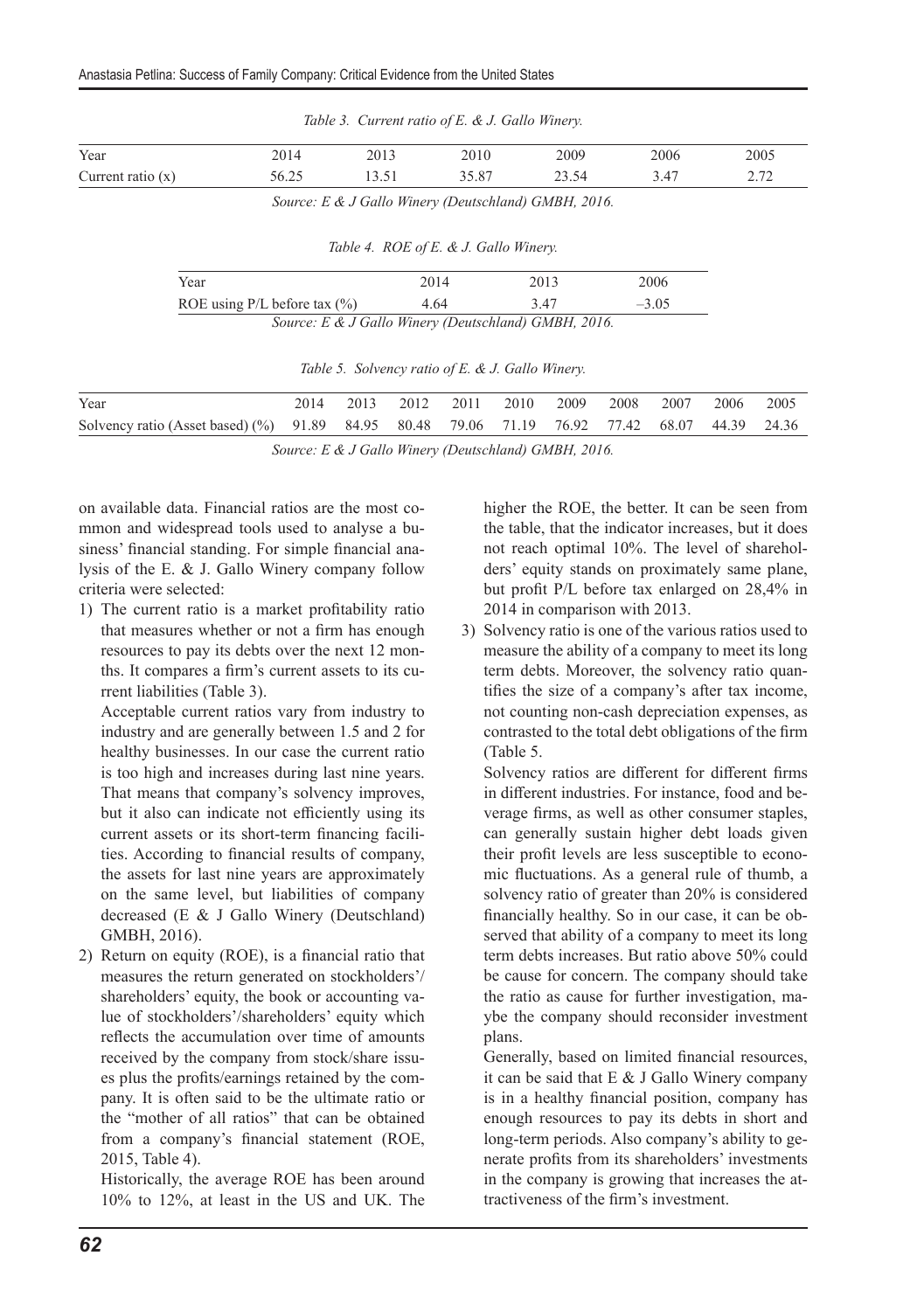## **3. Definition the success factors of E & J Gallo Winery**

During the research of history and actual situation of E & J Gallo Winery the following interesting success factors were determined.

## **3.1 Passion for quality**

Since its inception, the hallmark of E. & J. Gallo Winery's founders has been their unwavering commitment to quality. By taking the utmost care in each and every step of the grape growing and winemaking process, E. & J. Gallo Winery has consistently delivered outstanding wines for every occasion and price. The Winery continues to be at the forefront of the winemaking industry by researching and determining the very best regions to grow grapes, using the most effective techniques for grape growing, and lastly, employing the best ways to craft world-class wines (About E. & J. Gallo Winery, 2016).

## **3.2 Diversity**

Around the world, wine has a unique way of bringing people together and breaking down barriers. People of different cultures and customs include wine in different events. The universal appreciation of wine is why company distributes their products worldwide and encourage each employee, supplier, distributor, customer and consumer to bring their own ideas and unique experiences to company and their brands (About E. & J. Gallo Winery, 2016).

- E. & J. Gallo Winery offers a broad product line with something for every taste and price range.
- E. & J. Gallo Winery respects their partners, their businesses and customs, from California grape growers to distributors on the other side of the globe.
- E. & J. Gallo Winery recruits, hires, and promotes a diverse workforce and value the differences our employees bring as they contribute to company's success as a world-class leader in the wine industry.

# **3.3 High values**

Company founders – Ernest and Julio Gallo – built company by turning challenges into opportunities and change into growth. Today, that spirit defines the Winery's culture. At E. & J. Gallo Winery, they place a premium on relationships with their distributors, customers and employees, and they focus on ways to grow together for the future. With a solid foundation, a clear vision and the collective talents of company's people, E. & J. Gallo Winery is stronger than ever according to owners' words (About E. & J. Gallo Winery, 2016).

Main Values of E. & J. Gallo Winery (About E. & J. Gallo Winery, 2016):

- Integrity.
- Innovation.
- Respect.
- Commitment.
- Humility.
- Teamwork.

## **3.4 Environment Friend**

The E. & J. Gallo Winery's commitment to protecting and enhancing the land and wildlife habitat through sustainable agriculture originated with the Winery's co-founders, Ernest and Julio Gallo, in the late 1930s and has grown in importance for nearly 75 years.

Decades ago, Julio Gallo introduced an innovative approach to land conservation in Sonoma County known as the "50/50 Give Back" plan which continues today. For every acre of land planted in vineyard, Julio set aside one acre of property to help protect and enhance wildlife habitat (E. & J. Gallo Winery; Patent Issued for Sensory Aroma Glass (USPTO 9271589), 2016). Today, Gallo continues Julio's approach to land stewardship and it is considered the first principle of Gallo's Sustainable Practices. The E. & J. Gallo Winery is driven by the overriding principle to conduct their business in a manner that will protect and preserve the environment. Towards this end, all operational decisions reflect their firm belief in sound environmental management (About E. & J. Gallo Winery, 2016).

It is necessary to add, that E. & J. Gallo Winery is the first winery in the U.S. which receives ISO 14001 Certification, which was created to assist companies throughout the world to reduce their impacts on the environment. ISO 14001 certification as it demonstrates company commitment to environmental stewardship (E. & J. Gallo Winery's Commitment to Sustainability, 2007). E. & J. Gallo Winery took the lead and collaborated with the Wine Institute and the California Association of Winegrape Growers to develop and implement the Code of Sustainable Wine Growing Practices. The Code promotes sustainable practices that are environmentally sound, economically feasible and socially equitable. It covers virtually every aspect of the wine business including viticulture and grape growing, wine making, purchasing and building and maintaining productive relationships with neighbors and the local communities (E. & J. Gallo Winery's Commitment to Sustainability, 2007). For wineries, the crush period between August and October is the most energy-intensive time of year. Since it partly overlaps with California's period of peak energy demand, wineries' participation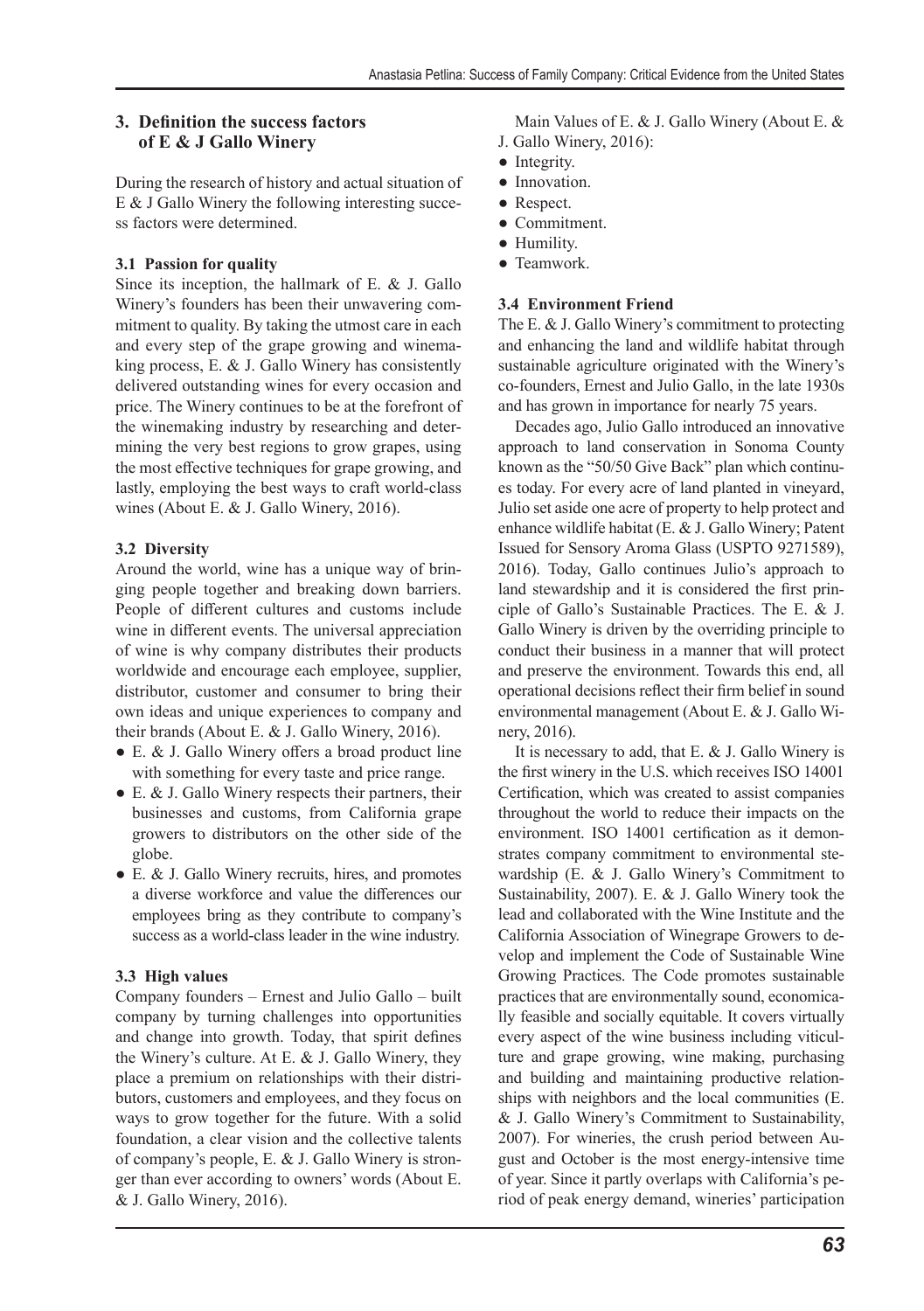in demand response programs makes a particularly large impact both on these customers' energy costs and on the state's electric supply reliability (Colman, 2008). E. & J. Gallo Winery is one of the largest winemakers in the U.S. and the leading U.S. wine exporter (Renato, 2016). Like many food processors, Gallo must continuously refrigerate its perishable products. The company's need for reliable refrigeration has historically limited its ability to participate in Demand Response, a PG&E program that notifies participating customers to temporarily reduce their energy usage when the state's energy demand is high. Through technical assistance, PG&E helped Gallo find smart energy solutions, such as installing automated controls on their refrigeration. PG&E's Demand Response Technical Incentives paid the full cost of the new control systems. Now Gallo can earn additional incentives by participating when Demand Response events are called. These systems allow the facility managers a high degree of flexibility. They can choose among various combinations of actions to reduce overall facility loads that control the equipment connected to these intelligent systems (E. & J. Gallo Winery Integrated Case Study, 2007). Gallo has taken advantage of PG&E's programs and services to identify and implement energy-efficiency projects since 1990. Early energy-efficiency improvements at the Fresno facility, including retrofits to its refrigeration system, process boilers, and an oversized high-capacity condenser, saved 4.7 million kilowatt hours of electricity and 144,000 therms per year, and reduced ongoing electric demand by over 1,000 kilowatts. These measures earned nearly a half million dollars in rebates from PG&E over several years (E. & J. Gallo Winery's Commitment to Sustainability, 2007).

#### **3.5 Streamlined sales & marketing**

According to company owners, one of the secret of their success is that E.  $&$  J. Gallo Winery produces wine for every taste and occasion. Their goal is to deliver superior value and experience to consumers each and every time they share and enjoy their wines. To reach that purpose, company has assembled teams of highly-skilled employees to manage their ever-growing brand portfolio. E. & J. Gallo Winery's marketing teams cooperate with colleagues in Winemaking, Consumer Insights and other areas of expertise to deliver brand strategy, while their sales professionals endeavor to bring a better wine experience to consumers (About E. & J. Gallo Winery, 2016).

E. & J. Gallo Winery works on expansion of its offerings. Their ever-expanding portfolio of wines is recognized and by consumers around the world. As it was mentioned, brands offered by E. & J. Gallo Winery satisfy different tastes and preferences. The vision brought to life by brothers Ernest and Julio Gallo in 1933 continues to grow and evolve with each passing harvest that corresponds to established definition for successful company (About E. & J. Gallo Winery, 2016).

## **3.6 Research providing**

At E. & J. Gallo Winery, desire for quality never stops. Whereas the art of making wine is more than 5,000 years old, company apply what they learn so they can improve the evolution of wine from the vine to the bottle – and ultimately to customer's glass. Ernest and Julio Gallo were committed to constantly improving their products, and today company continues commitment by tapping into the tools that have emerged over time to help us create better wines than ever before (About E. & J. Gallo Winery, 2016).

#### **3.7 Impact on society**

E. & J. Gallo Winery understands that family and community go hand-in-hand. Company supports a variety of nonprofits, charitable foundations, community events, mentoring and scholarship programs, and the arts. Their approach is that: company looks for innovative programs that solve problems and improve people's lives.

#### **3.8 Family involvement into the business**

Since brothers Ernest and Julio Gallo began to turn their dream into reality over 80 years ago, the roots of the Gallo family tree have extended deep into the Winery. Today their children, grandchildren and great-grandchildren work in the Winery, carrying on the family tradition and values – a strong work ethic, a drive for perfection and a focus on quality. Fifteen members of the Gallo family are still directly involved with the winery. The third generation has helped produce many award winning wines by growing grapes and crafting wine with the same values and the small-winery philosophy that their grandfathers started with (About E. & J. Gallo Winery, 2016). The Gallo family still believes family ownership is the most effective way for the Winery to continue as a world leader in the wine industry (E. & J. Gallo Winery, 2016).

## **Conclusion**

A lot of works are written about success of the company, its determination and factors that influence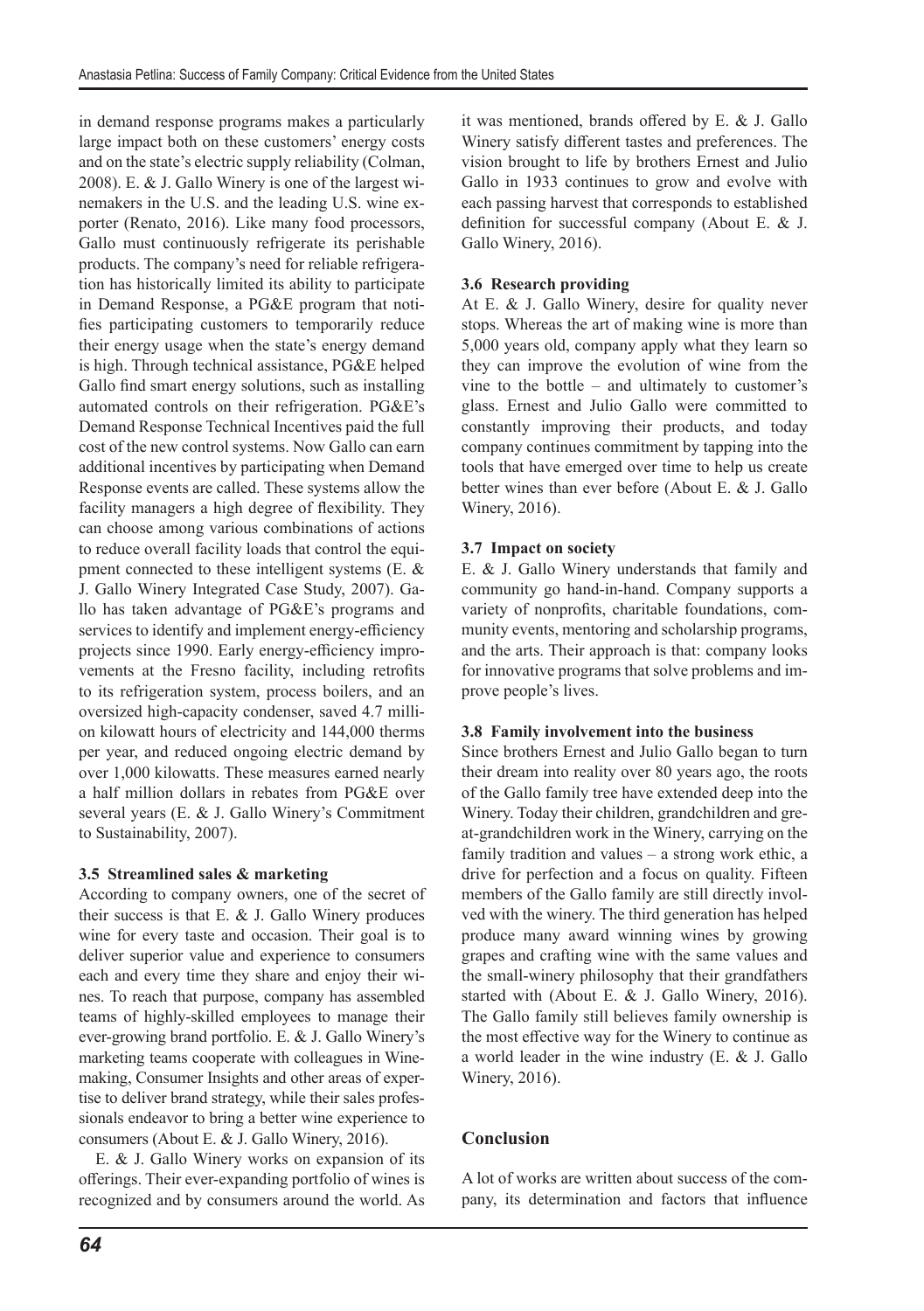that. But it should be taken into account, that determining of company's success depends on the formulation of subjective and objective further methods. For objective criteria could be a different assessment. Assessment of the success can be performed by many methods. An integral part of most companies is currently controlling department, which is responsible for internal evaluation of the plan with reality and after department transmits feedback to management. With regard to the family company, alignment of personal and professional values is a hallmark of thriving family businesses. Only that family, which coped with intern conflicts and did not do not allowed this affect the business relationship, will able to succeed in the business and transfer the company to next generation. The main hallmark of success family business is an ability to achieve a balance between family traditions, values and values of the company. The common objectives are the main tool to reach that goal. The company success could be term as selection of corporate strategy and defining corporate goals.

The company E. & J. Gallo Winery was selected as the case study, which is the largest family-owned winery in the world today. It can be argued that family company E. & J. Gallo Winery is successful company, which impact on thousands people's lives in the world directly as an employer and millions of people through its products. It is good to know that the company is trying to act responsibly and looks at the future in a way that is needed to start creating today. A key factor of company success in addition to the economic sector, also firmly anchored system of corporate strategy, vision and goals. An analysis of the company shows that focus on quality and diversity has enabled the company to capture great market share. No wonder the company's mission is to be the leader in the U.S. wine industry and the leading provider of California wines in select markets outside the U.S. E. & J. Gallo Winery confidently holds the intended path. The company keeps pace with the times, using the latest technology for an old type of activity- wine production. For examples, participation in the PG&E program has allowed the company to make a big step forward, thereby Gallo found smart energy solutions, such as installing automated controls on their refrigeration and much more. Therefore E. & J. Gallo Winery the first winery in the U.S. which received ISO 14001 Certification. It worth to note, that one of its success factor of E. & J. Gallo Winery that the company was and is Environment Friend. This can be explained in the form of traditional method of protecting and enhancing the land and wildlife habitat through sustainable agriculture originated with the Winery's co-founders, Ernest and Julio Gallo, in the late 1930s. Julio Gallo introduced an innovative approach to land conservation in Sonoma County known as the "50/50 Give Back" plan which continues today. In addition to the 50/50 Give Back, the Gallo Winery has led the way in developing and refining other new environmentally friendly practices including minimizing the use of synthetic chemicals, fertilizers and pesticides in the vineyards; recycling and reusing processed wastewater and *etc.* To attain company's goal, E. & J. Gallo Winery has assembled teams of highly-skilled employees to manage their ever-growing brand portfolio. E. & J. Gallo Winery's marketing teams endeavor to deliver brand strategy, while their sales professionals strive to bring a better wine experience to consumers. Thus their ever-expanding portfolio of wines is recognized and enjoyed by consumers around the world. The vision brought to life by brothers Ernest and Julio Gallo in 1933 continues to grow and evolve with each passing harvest. Also own research helps to achieve company result, aimed at improving the quality of the wine and its production methods. And in addition it is worth noting that the company is still based on strong family ties and traditions for 83 years. Today fifteen members of the Gallo family work in the Winery, carrying on the family tradition and values – a strong work ethic, a drive for perfection and a focus on quality. Today, E. & J. Gallo Winery is the world's largest successful family-owned winery and the largest exporter of California wine, that can be as example model for aspiring other family companies.

#### **Acknowledgment**

This paper was supported by "Project No. FP-S-15- 2627 Challenges of the Management: Theory and Practice".